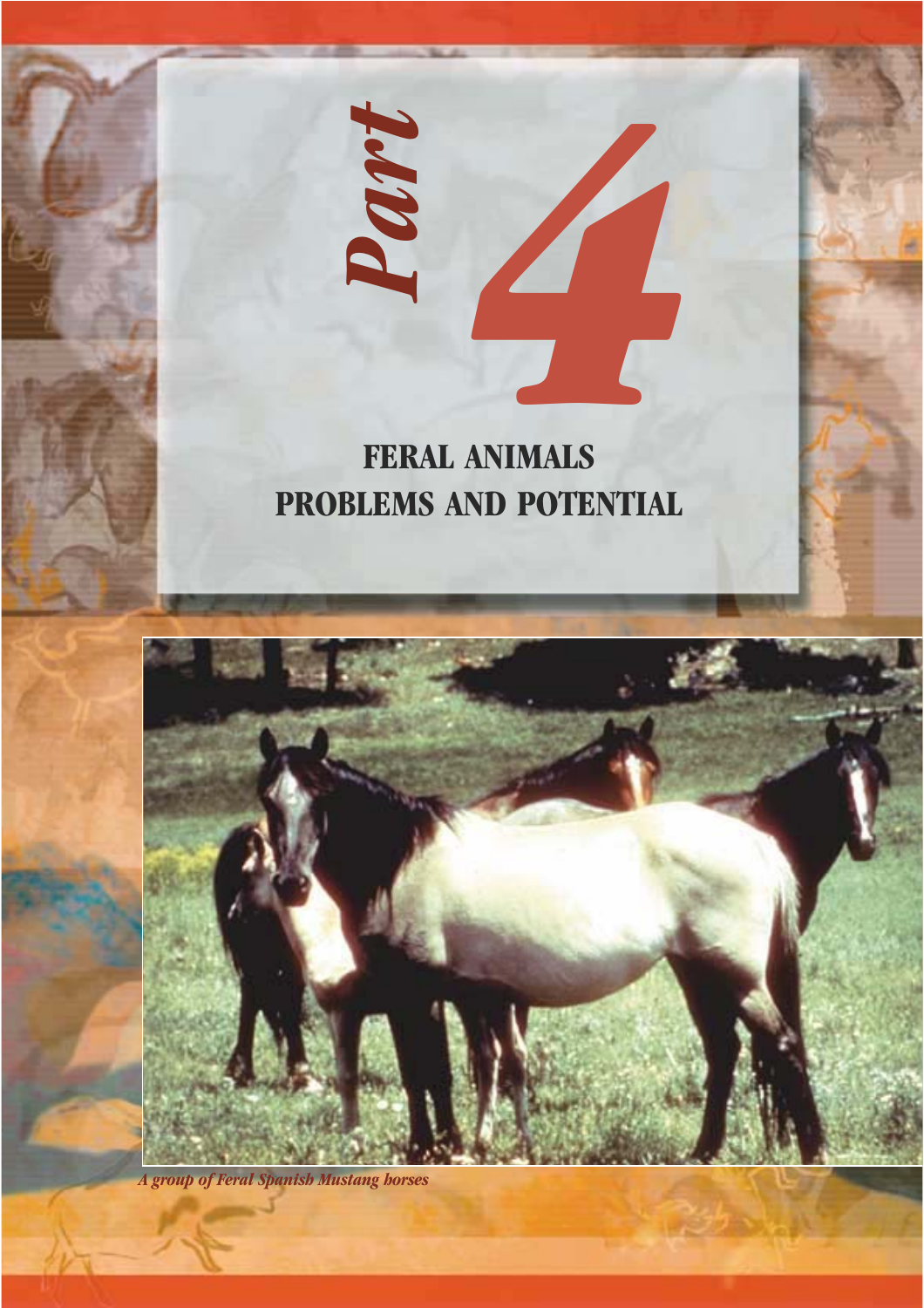**Part 4 introduces, for the first time, the issue of feral populations** associated with Domestic Animal Diversity. In explaining that feral populations, by definition. are derived from previously domesticated populations associated with Domestic Animal Diversity. In explaining that feral populations, by definition, are derived from previously domesticated stock, the section expands on the potential costs and benefits of feral animals. Species covered include goats and sheep, through cattle and buffaloes to horses, with examples from Australasia to the Americas.

Exploring issues related to the impact of feral organisms on the environment, the use of management practices, especially hunting, to limit harmful impacts and gain some economic and nutritional benefits is discussed.The value of the resource for genetic diversity and the means of assessing this potential are included.

More detailed documentation of these feral populations and their links to Farm Animal Genetic Resources will be provided as the Global Strategy for the Management of Farm Animal Genetic Resources is further developed.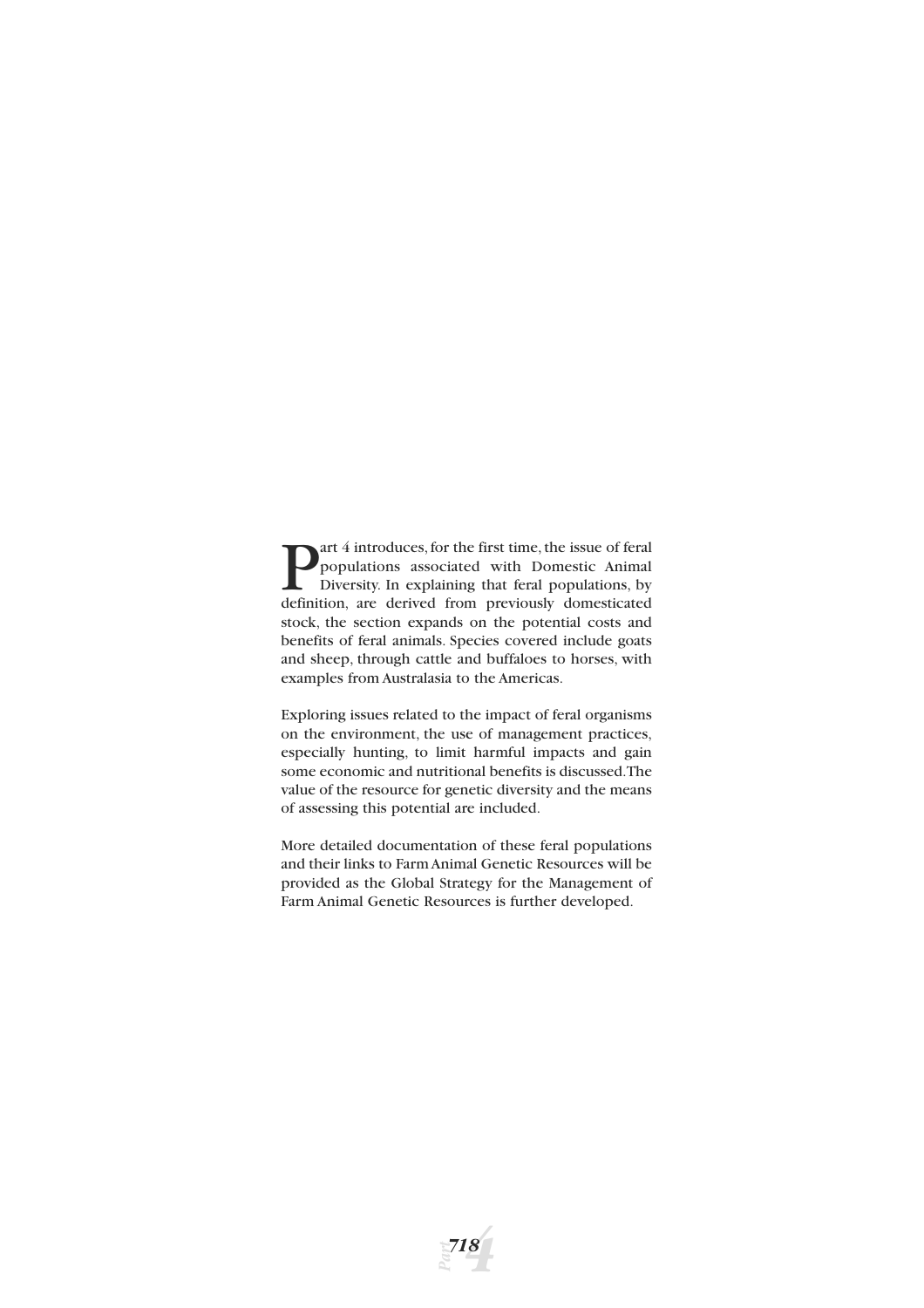For the purposes of this publication, animals are considered to be feral if they, or their ancestors, were formerly domesticated but are now living independently of humans. The terms feral and introduced are often confused, although their respective meanings are quite distinct. Feral animals may be introduced and exotic to the area in which they occur, but need not be so. Similarly, introduced species need never to have passed through a domesticated phase and those that have not, should not be referred to as feral.

For example, the free-living Asian buffalo in northern Australia represent a feral population of an introduced species whereas the red fox (*Vulpes vulpes*) in the same country is not feral although it was introduced.

Distinguishing feral populations of introduced species from feral but indigenous animals is of great importance because the account taken of both their potential value and of the problems they may cause can be very different.

Feral animals are often regarded as a serious problem,but what is less appreciated is that they may also be a valuable resource.

## **TABLE 4.1.** POTENTIAL PROBLEMS AND POSSIBLE BENEFITS ASSOCIATED WITH FERAL ANIMALS

#### PROBLEMS

- genetic introgression into contiguous wild populations;
- environmental modification:
- $\Box$  competition with wild species and/or domestic livestock;
- **EXECUTE:** disease risk to wild species or domestic livestock;
- expensive management;
- public disapproval.

#### **BENEFITS**

- **■** maintenance of ecosystem integrity;
- genetic resource:
- economic value;
- cultural importance;
- **Exerch potential.**

Several of the entries in Table 4.1 are self-explanatory, but others require further comment.

#### PROBLEMS

The problem of feral animals interbreeding with their wild conspecifics is generally one that occurs when the feral animals in question belong to a species indigenous to the area. It is possible, however, for feral individuals of an introduced species to interbreed with members of a different, but closely related, indigenous species.

Undesirable environmental modification brought about by the activities of feral populations, both indigenous and exotic, can present a serious problem.The destruction or harmful modification of the habitats of native flora and fauna is a widely recognised consequence of the presence of exotic species.

The well-documented ecological impact of feral Asian buffalo in northern Australia provides many good examples of the profound environmental changes that can be caused by an introduced feral species. Feral populations of indigenous species can also cause similar problems, but this is only likely to be the case when the population density is unusually high.

Large herds of feral buffalo in northern Australia have overgrazed areas close to water and have almost eliminated the water couch plant (*Hymenachne sp*.). This plant forms the living fabric of the swamp, being grazed by native animals and forming huge floating rafts used by crocodiles, birds and other small animals for nesting. The rotting vegetation is also a source of food for many small aquatic animals. Other plants, such as the giant reed *Phragmites*, are seriously depleted by the buffalo, leaving the trampled soil exposed to erosion by rain in the wet season.

The swimming and wallowing habits of the buffalo have also had a devastating impact on low, sub-coastal wetlands. During the wet season buffalo use regular routes to swim and walk between the high ground where they graze. This behaviour pattern breaches naturally formed banks and creates deep channels that remain as permanent canals.The damaged banks and canals allow the invasion of salt water from high tides during the dry season, altering the salinity of the wetland.The persistent flow of tidal salt water also accelerates the erosion process.

It has been suggested that feral Asian buffalo in Java are a threat to wild banteng (*Bos javanicus*), both as competitors for food and as a source of disease. In Australia, feral Asian buffalo are controlled in an attempt to eradicate bovine tuberculosis and brucellosis.

In almost every situation where they occur, especially on islands, feral populations of domesticated animals are considered to be pests. They compete with wildlife, including their wild relatives, and with domestic livestock for food and shelter, threaten native fauna and flora, contribute to erosion and can also transmit or act as reservoirs of disease organisms.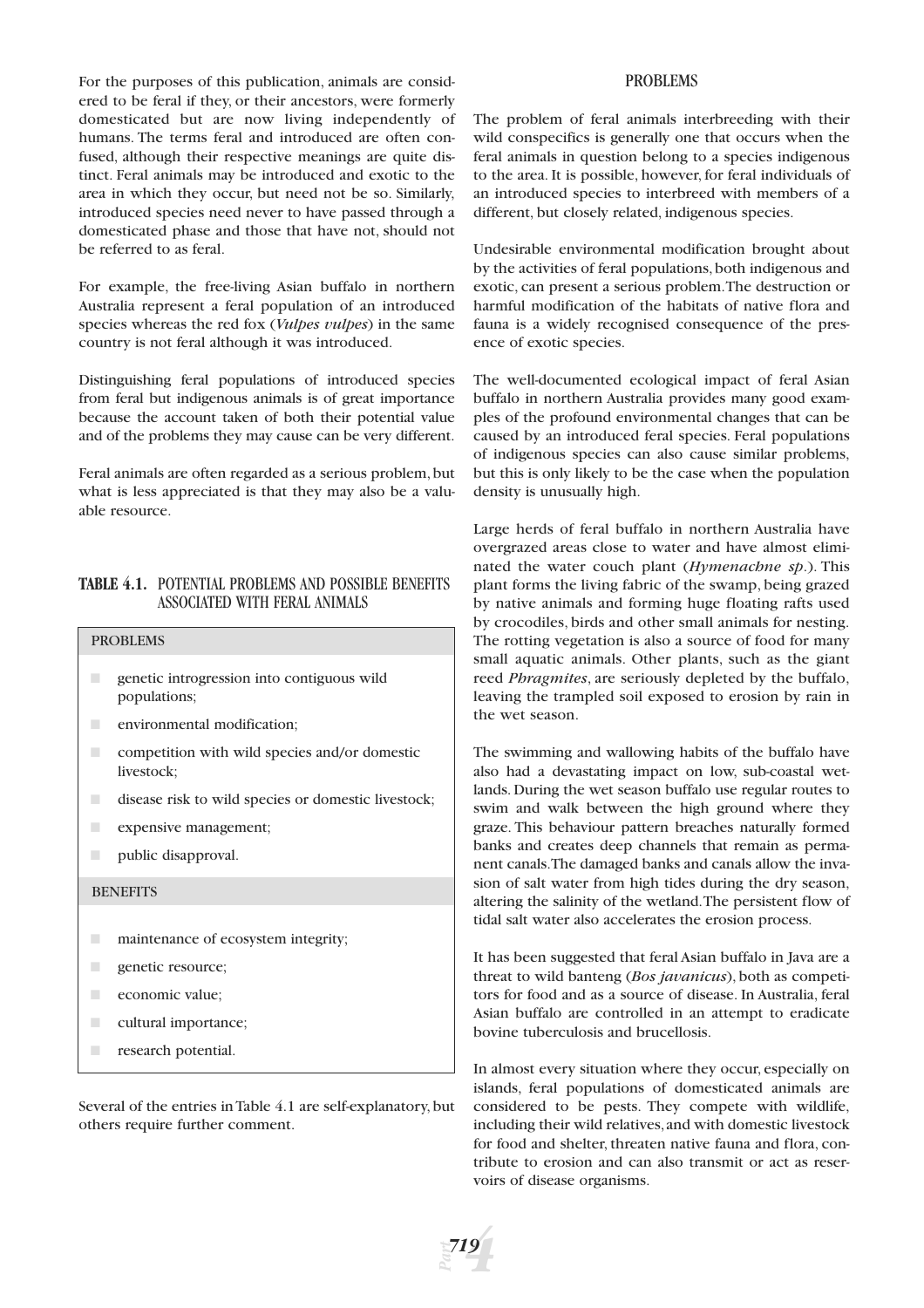Feral goats in Australia exert a great influence on native vegetation and compete with native wild animals for food and shelter. One of the possible reasons that the yellowfooted rock wallaby (*Petrogale xanthopus*) is rare in its former range in western New South Wales is that it is forced out of rock shelters by feral goats. Rock wallabies are heavily preyed upon by wedge-tailed eagles (*Aquila audax*) and require rock overhangs and caves for shelter from aerial predators and from the heat of the day. Feral goats also compete with domestic stock for pasture, especially during drought. Another problem for domestic stock is that feral goats often carry footrot, making it difficult to eradicate this disease from sheep where the goats are present.

In the Himalayas feral goats may transmit the virus of *peste des petits ruminants* to their wild relatives (Wood and Barrett, 1979).

In the United States of America, in places where feral pigs are not controlled by man or large predators, they multiply rapidly and cause considerable environmental damage by rooting in the soil. Feral pigs, which occur in at least 18 States, are susceptible to swine brucellosis and to pseudorabies, both important diseases of domestic pigs with which they may come into contact (Wood and Barrett, 1979; Animal and Plant Health Inspection Service, 1995).

In Australia, feral pigs, which occur from western Victoria through New South Wales and Queensland and across northern Australia from Cape York to the Kimberley Mountains in Western Australia, are the most serious agricultural pests. Pigs eat and damage crops and pasture. They have a serious adverse impact on the natural ecosystem. Their habit of rooting and wallowing around the margins of swamps and watercourses can destroy the vegetation that prevents erosion and provides food and nesting sites for native wildlife. Feral pigs may prey on lambs and damage fences. Up to 40 percent of lambs are said to be killed and eaten by feral pigs in some areas. However, the greatest threat the feral pig poses to agriculture in Australia is its potential to carry exotic diseases such as foot and mouth disease and swine fever (both classical and African), in a country where these notable diseases do not occur as yet.The feral pig is also a potential host of the screwworm (*Cochliomyia hominivorax*).

Feral horses and asses (burros) have been present in the United States of America since the 1850s.They represent one of the most complicated contemporary wildlife management problems in the western United States (Howard and Marsh, 1982). Most of the feral (often called wild) horses are to be found on public lands in Nevada, but other states with more than 1 000 individuals are California, Colorado, Idaho, Montana, Oregon and Wyoming.The major feral burro distribution is in an area comprising mostly public lands in south-eastern California, southern Nevada, southern Utah and western Arizona. About 95 percent of all the wild horses (+/ 45 000) and burros (+/- 12 000) occur on federal land administered by the Bureau of Land Management (BLM) of the Department of the Interior (USDI).

In some areas of California feral burros have caused devastating damage to the vegetation and have seriously affected the native flora and fauna.They have caused soil damage, accelerated erosion, vegetation destruction, spring and water hole disturbance and have competed with native wildlife for food, water and living space (Sanchez, 1974).

In Australia, the Northern Territory alone has approximately four times as many feral horses (brumbies) as there are in the entire United States of America.There is considerable dietary overlap between horses and cattle in the types of grasses eaten and they are regarded as being in direct competition. Brumbies are also said to cause significant damage to fences.

The ass thrives in areas unsuitable for horses and cattle and since they graze further away from water they can have a much wider impact on native vegetation. Asses are believed to congregate around remaining watering points during times of drought and to prevent cattle from drinking. They also foul watering points, to the detriment of other species. On the Arabian Peninsula, where the ass as a beast of burden has been largely replaced by the pickup truck, abandoned feral asses graze alongside main roads where the run-off encourages growth of vegetation. Asses have little road sense and motor accidents are frequent.

The management of feral animals can be very expensive, resulting in less money being available for the conservation of wild flora and fauna. Berger (1991) has calculated that for every US\$ spent on feral horses and burros in the United States of America during the period 1980 to 1987 each of the 126 endangered species that also occurred on public lands received less than six cents. Money spent on managing feral animals for either economic or biological reasons may also be wasted if the methods adopted are ineffective, or if management is not actually necessary.

Public opinion may need to be considered too. Animal welfare groups may object to the control or elimination of feral populations. Many people find it hard to accept that animals in poor condition and dying of starvation could be part of a natural process of selection and that it is necessary to adjust the population to the carrying capacity of the range. Such concerns lead to demands that the animals be given supplementary food; for example, feral buffalo in Baluran National Park in East Java were provided with cut grass despite a concurrent programme to reduce the population.

Local people may have an economic interest in the preservation of feral populations which conservationists may wish to control or eradicate in order to protect wild flora and fauna. In Australia, a mutually satisfactory solution to this problem has been established whereby Aboriginal landowners derive both sustenance from the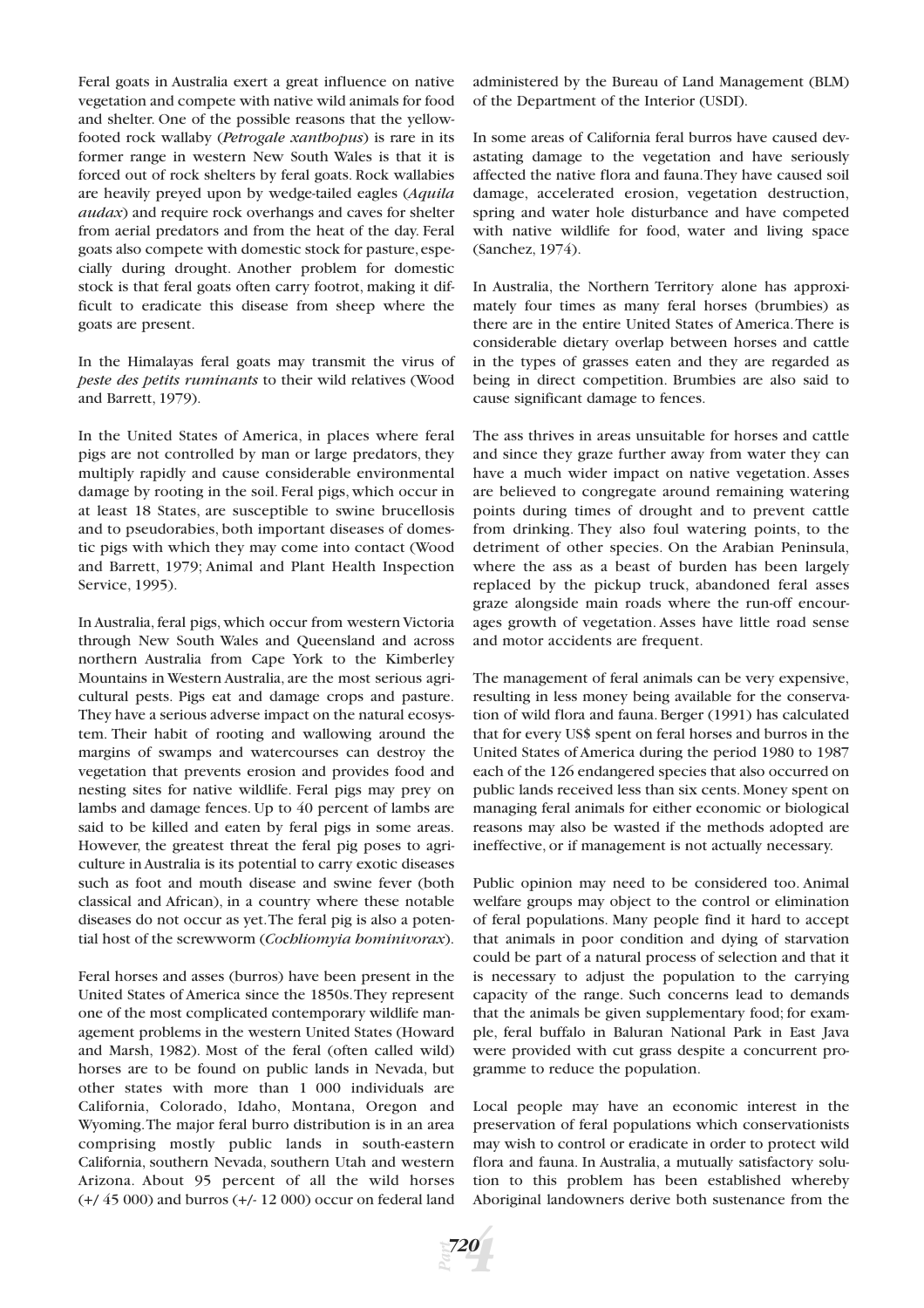large numbers of feral Asian buffalo and banteng which occur there, and financial benefit through the sale of hunting permits. This has been successful, despite the fact that these animals are otherwise controlled because of their considerable impact on the ecology of the area (Bowman, 1993).

Alternatively local people, particularly farmers, may want feral animals removed or eradicated because they are agricultural pests or because they compete with livestock, while conservationists may want to conserve the same animals because of their perceived genetic or ecological value.

#### **BENEFITS**

Feral animals can play the same ecological role as their wild relatives in helping to maintain the functional integrity of the ecosystems in which they occur. Furthermore, a well-established feral population is likely to be better adapted to its environment than an introduced wild one.There is always the possibility, however remote, that the original wild population in a given region might have belonged to a now extinct subspecies and that those animals might have been the ancestors of the present feral population.Thus some feral populations may be both functionally important and genetically valuable because they may contain genetic material which has been lost from the wild gene pool.

Feral animals are also a valuable genetic resource in their own right. Van Vuren and Hedrick (1989) argue that populations of feral livestock may have two important attributes that are of significance for genetic conservation (Table 4.2):

Firstly, feral animals may possess relict characteristics or genetic variants that are either absent in modern domestic stock or exist only in rare breeds.These traits may be of commercial, scientific, aesthetic or historical value. The feral cattle on Swona in the Orkney Islands, United Kingdom,which may be descendants of an unusual breed of triple-use stock (used for meat, milk and draught) (Hall and Moore, 1986) are one example. Another is the Chillingham herd of White Cattle in the United Kingdom, which were previously thought to be wild descendants of the aurochs, but are now generally regarded as feral (Baker and Maxwell, 1981; Hall and Hall, 1988; Corbet and Harris, 1991).

Secondly, feral animals may have novel and/or rare characteristics or adaptations. Such traits may include adaptations to extreme environmental conditions (e.g. temperature stress, drought and high parasite load), either as a result of selection pressures that have led to an increase in the frequency of rare genetic types, or mutation, or both.

Feral horses are not known to possess genetic features that are not found in domestic individuals.The selective pressures they have endured in the wild, however, are likely to be shaping them genetically, producing a hardier

stock which may prove to be a useful genetic resource in the future (Mason, 1979; FAO, 1980). Against this, in Australia it is said that feral horses tend to lose the conformation desirable for domestic horses, developing small bodies with big heads and short necks.

Genetic introgression from wild, other feral, or domestic populations, followed by recombination, selection, genetic drift, or some combination of these may have been of importance in accruing novel traits (Van Vuren and Hedrick, 1989).The presence of such traits in feral populations may potentially be of great commercial and scientific value. Feral populations may exhibit both relict and novel attributes.

Some feral species have great economic significance. Feral Asian buffalo have potential value as a source of meat and revenue from hunting. Domestic Asian buffalo were imported into northern Australia in the first half of the nineteenth century and many were set free. They spread and multiplied in the absence of any large predator to control them. In 1985 it was estimated that there were 350 000 feral buffalo in the Northern Territory and Queensland. About 20 000 are harvested for meat and many redomesticated animals have been exported to Papua New Guinea,Venezuela, Nigeria and Guyana.

Redomesticated animals may be of actual economic importance irrespective of whether they possess valuable genetic characteristics. In Australia, feral Asian buffalo are currently being captured and tuberculosis-free herds established (Boulton and Freeland, 1991). In Indonesia, feral Asian buffalo have been removed from at least one protected area and redomesticated. A similar project was instituted in Sri Lanka (Woodford, 1979).

The immediate economic value of feral animals is not limited to their redomestication.They can be a major tourist attraction and thus a source of revenue.Wildlife oriented tourism is becoming increasingly popular and for many people the sight of apparently wild animals of such impressive appearance as the Asian buffalo, the mithan or the yak will not be devalued by knowing that the animals are feral. Although one can expect indigenous feral animals to be of greatest interest to wildlife enthusiasts, feral animals of introduced species have proved to be an attraction too: Feral Asian buffalo feature in tourist promotions in the upper reaches of northern Australia, for example.

Safari hunting can be another source of revenue from feral animals. The Aboriginal owners of Gurig National Park in Australia receive about A\$ 2 500 for each trophysized banteng bull and A\$ 400 for each cow shot by big game hunters who come from all over the world (Bowman, 1993).

Feral pigs in the United States of America have become popular for sport hunting and are considered important game animals in California where commercial hunting/management programmes on private land have been successful (Howard and Marsh, 1984).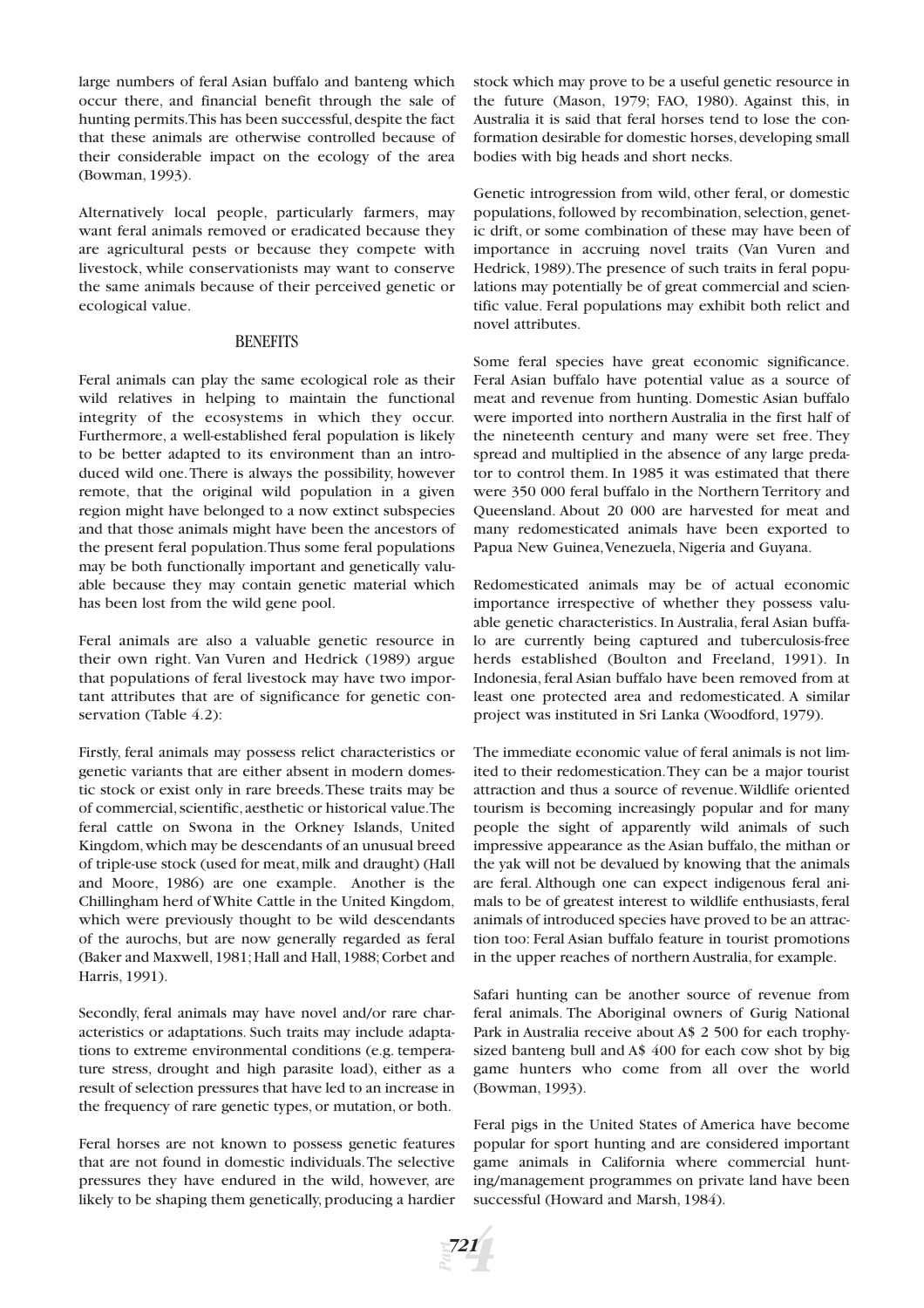Feral animals may also be of cultural and historical importance. In the United States of America mustangs (wild or feral horses) symbolise the freedom of the West and many people are happy to let them occupy the niche formerly filled by truly wild equids, which became extinct in the New World some 10 000 years ago (Duncan, 1992). Bowman (1993) has argued that feral bovids in northern Australia are of great interest as a living reminder of the early colonial period.

Finally, populations of feral animals can be of great scientific value. Abundant feral relatives of endangered wild species can be studied using methods that would present an unacceptable danger to their wild counterparts. Such studies can produce much information of value for the conservation of the remaining wild populations. Much of what we know about the ecology and behaviour of the Asian buffalo is the result of research on the feral animals of Australia (e.g. Tulloch, 1969 *et seq*; Braithwaite *et al,* 1984*;* Taylor and Friend, 1984*;* Friend and Taylor, 1984). Several studies of feral banteng,also in northern Australia, have provided interesting data about that species (e.g. Bowman and Panton, 1991; Choquenot, 1993). Further, as Bowman (1993) points out, the large number of feral banteng in northern Australia presents biologists with an extraordinary opportunity to study the ecology and behaviour of an endangered bovid, an opportunity that has yet to be fully appreciated.

#### **TABLE 4.2.**

## **VALUABLE GENETIC ATTRIBUTES THAT MAY BE PRESENT IN FERAL POPULATIONS AND POSSIBLE INDICATORS OF THEIR PRESENCE**

| <b>ATTRIBUTES</b>                                         |                                                                                                                                                                        |  |  |
|-----------------------------------------------------------|------------------------------------------------------------------------------------------------------------------------------------------------------------------------|--|--|
| Relict characteristics or genetic variants; novel or rare |                                                                                                                                                                        |  |  |
| adaptations.                                              |                                                                                                                                                                        |  |  |
| <b>INDICATORS</b>                                         |                                                                                                                                                                        |  |  |
| <b>DIRECT</b>                                             | morphological markers;<br>quantitative traits;<br>■ fitness enhancing characteristics;<br>$\Box$ rare and unique alleles.                                              |  |  |
| <b>INDIRECT</b>                                           | $\Box$ generations since isolation;<br>extent of isolation:<br>■ number of founders;<br>ancestral breeds;<br>physical and biotic environment;<br>management practices. |  |  |

Source: *reproduced with modifications, from Van Vuren and Hedrick, 1989*

Van Vuren and Hedrick (1989) cite studies documenting potentially valuable traits present in feral sheep and pig populations in the United States of America. Unfortunately, the important feral bovid populations in Asia have been generally neglected and consequently

their potential value is largely unknown. Feral Asian buffalo in Australia have been better studied and while their numbers have been much reduced in recent years as part of a disease control programme, a number have been redomesticated and these animals may possess useful characteristics.

How can one tell whether a feral population might contain important genetic traits? Indicators can be either direct or indirect (Table 4.2). Direct indicators are usually best and include morphological features that may indicate ancestry or adaptation such as hair colour, coat length or presence and shape of horns.Quantitative characteristics, including body size, degree of sexual dimorphism, litter size or duration of breeding season, may also indicate significant differences in ancestry or selection pressure. However, the possible confounding effects of environmental variation should always be kept in mind when considering the possible significance of quantitative or morphological traits. For example, small body size might be the result of a poor quality diet. Bison (*Bison bison*), although not feral animals, provide an illustrative example. In Canada, bison belonging to the putative wood bison subspecies (*Bison bison athabascae*) develop the characteristic coat of the plains bison (*B.b. bison*) when properly fed.Wood bison turn out to be an ecotype and an artefact of captivity rather than a valid taxon; *Bison bison* has no subspecies (Geist, 1992). Similar caution needs to be applied to the interpretation of other traits that might indicate valuable adaptations such as resistance to particular diseases or parasites:Low parasite load in feral populations may be due to a lack of the necessary intermediate hosts (Van Vuren and Hedrick, 1989). The reported absence of rinderpest and foot and mouth disease among Asian buffalo on Borneo probably owes more to the apparent absence of these diseases from the island than to any inherent resistance of the buffalo living there (Cockrill, 1968). Comparisons between animals from different populations clearly need to be conducted under controlled conditions.

Genetic markers can be useful indicators.The presence of rare or unique alleles in feral populations, determined using the fast-developing techniques of molecular biology, might indicate that those animals have a different ancestry to that of extant domestic stock. Alternatively, the differences may be due to a particular mutation that has subsequently increased in frequency as a result of selection and/or genetic drift. The absence of unique genetic markers, however, should not be taken to mean that the animals under investigation lack interesting or unique adaptive traits since it is generally assumed that biochemical variants are non-adaptive (Van Vuren and Hedrick, 1989).

Indirect indicators of possible genetic differences between feral populations and domestic livestock can also be useful and will very often be all that is available.A number of potential indicators are listed in Table 4.2.

The number of generations for which a population has been feral may indicate how likely it is that novel adapta-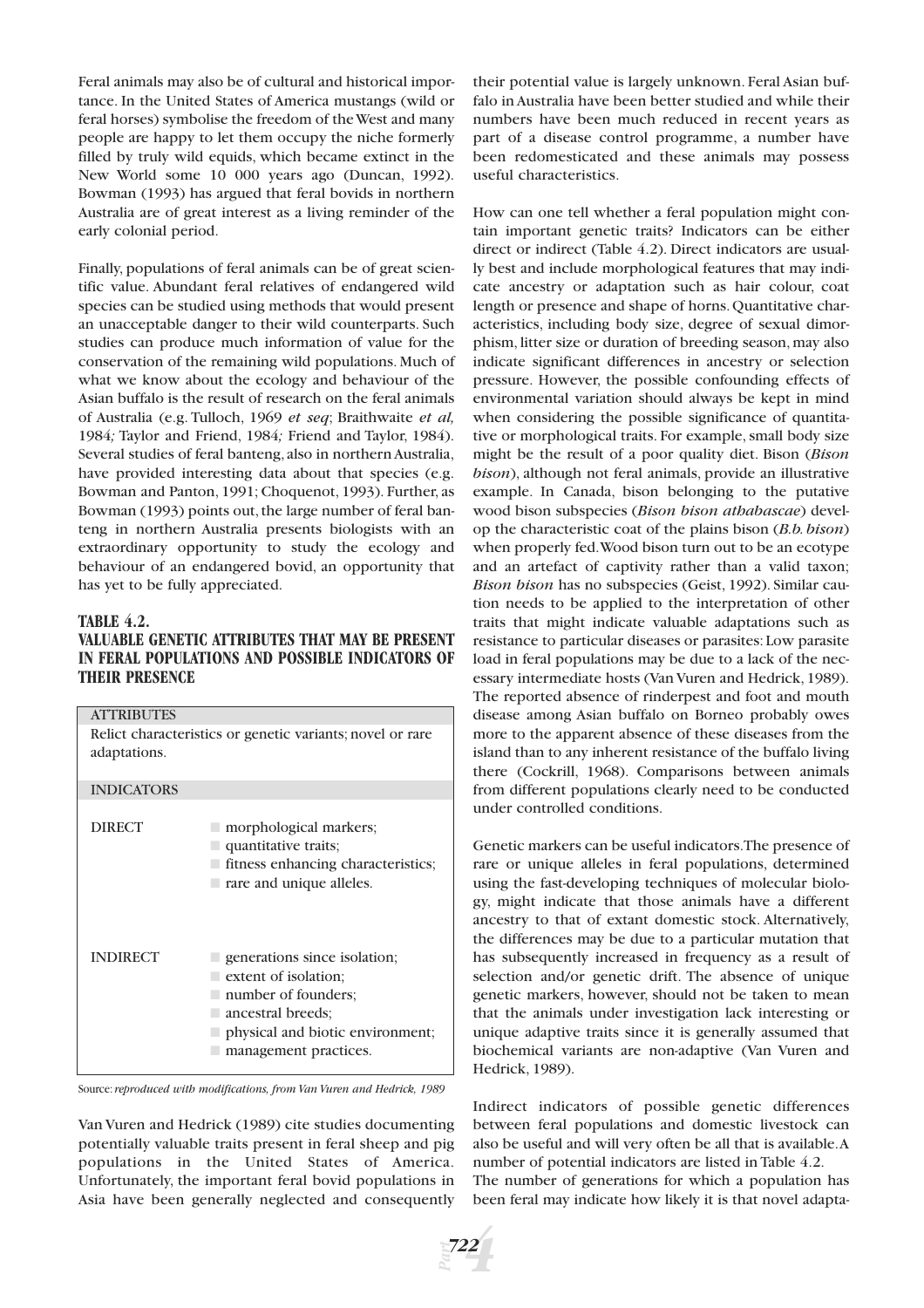tions will have evolved. The degree of isolation can be important too. If a population has been completely or almost completely isolated, many of the characteristics of its founders should be retained. However, as Van Vuren and Hedrick (1989) point out, isolation is not actually necessary. Interbreeding between feral populations and domestic animals need not lead to a change in the feral gene pool if the hybrid offspring do not themselves mate with feral animals.

The number of founders and the size of the population since the animals became feral can be useful indicators of the likelihood that the population is genetically significantly different from other feral populations and from extant breeds. If there were few founders and/or population size has been small for many generations, genetic drift may have led to the fixation of unusual characteristics. The history of the population can be important in other ways too. If it is known that a feral population was derived from a now extinct breed it may contain interesting and potentially valuable relict variants.

The environment can also be a valuable indicator of whether interesting genetic characteristics are likely to be present in a population. Both biotic and abiotic features may be important. For example, local climatic extremes may suggest that a population that has persisted in an area is adapted to temperature stress or drought conditions. Similarly, if a population apparently thrives in an area where a particular parasite or disease is known to be especially prevalent,one might expect that population to be more resistant than domestic (or other feral) animals not subjected to such selective pressures.

Finally, the management history of the feral population may also provide an indication of whether unusual traits are present. The persistence of relict characteristics, some of which may have originated as a result of deliberate selection for certain traits while the ancestors of a currently feral population were still managed domestic stock, has already been discussed, but management can also be influential after a population has become feral. Hunting practices, for example, may represent an important selection pressure. The small size of the feral Asian buffalo in Australia compared with those on the island of Timor, the source of many of the original imports, has been attributed to many years of hunting, during which large males were preferred targets (Cockrill, 1974).

Important as they may be, the genetic characteristics of feral animals are by no means their only valuable feature. Indeed, while many of the genetic traits discussed above are of potential importance, other attributes, such as economic worth, may be of far more immediate value.

It should be clear from the above discussion that feral animals have great economic and biological value, both potential and actual. It must be stressed, however, that when the management of a feral population is being considered the conservation of natural biodiversity should always take precedence. Although it is important to

acknowledge that feral animals may play a key role in the functioning of ecosystems in which they occur and thus be of significance for the conservation of many other species, they can be very destructive. Feral populations will need to be assessed on a site-by-site basis, weighing their possible valuable attributes against the potentially serious problems often caused by their presence.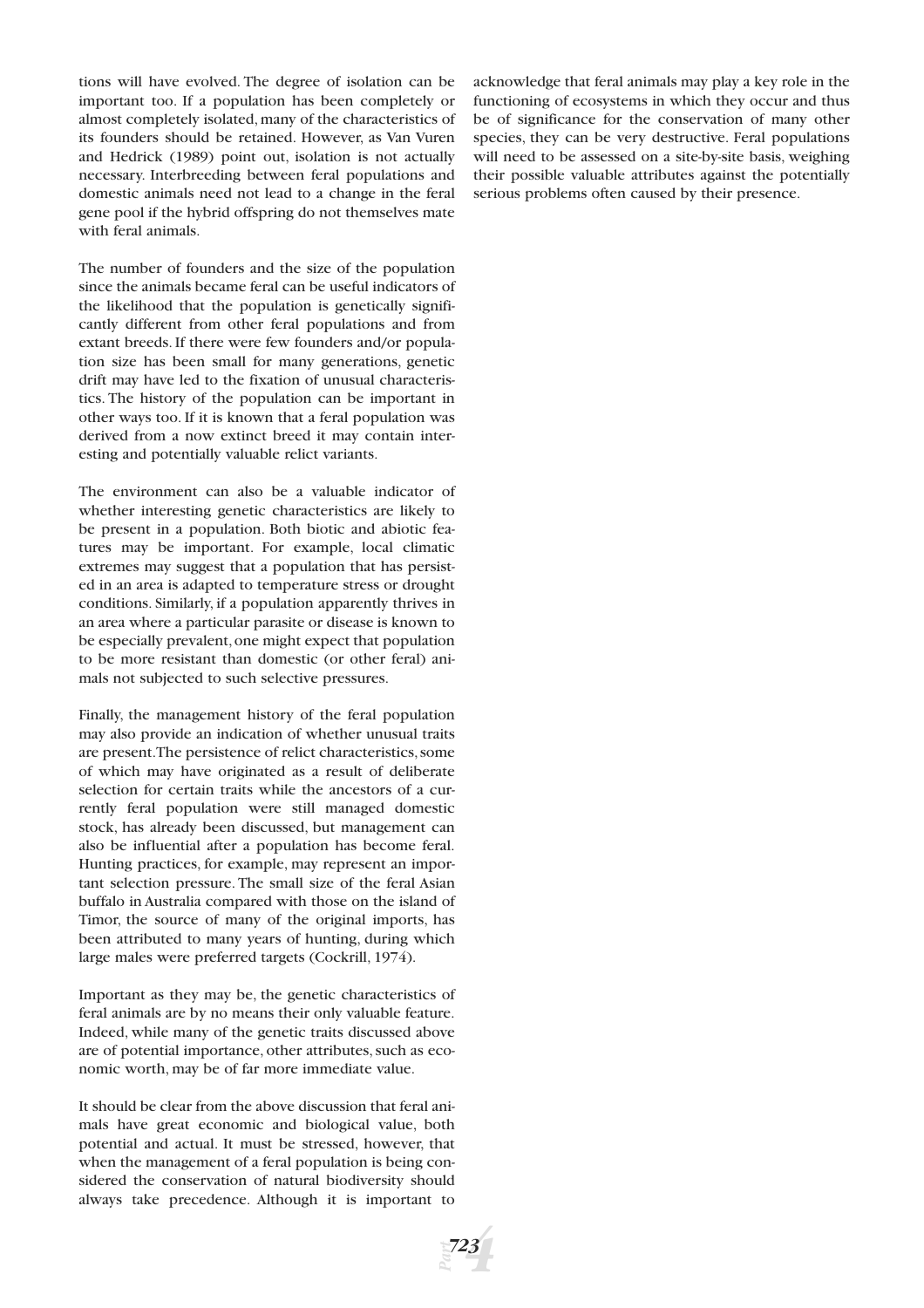# **ACKNOWLEDGEMENT**

The writer of this chapter is very grateful to Dr Simon Hedges, Chairman of the IUCN/SSC Asian Wild Cattle and Buffaloes Specialist Group, for permission to use material, which has been previously published in the Group's Status Report and Action Plan, Gland, Switzerland, 1999.

# **REFERENCES**

**Baker, C.M.A. & Maxwell, C.** 1981.Fiercely feral:on the survival of domesticates without care from man.*Zeitschrift für Tierzüchtung und Züchtungsbiologie* 98: 241-257.

**Berger, J.** 1991. Funding asymmetries for endangered species, feral animals and livestock.*Bioscience* 41: 105-106.

**Boulton, W.J., & Freel and, W.J.** 1991. Models for the Control of Feral Water Buffalo (*Bubalus bubalis*) using Constant Levels of Offtake and Effort.*Wildlife Research* 18: 63-73.

**Bowman, D.M.J.S**.1993.Rare and Endangered:The Banteng. *Australian Natural History* 24: 79.

**Bowman, D.M.J.S. & Panton, W.J.** 1991. Sign and habitat impact of the banteng (*Bos javanicus*) and pig (*Sus scrofa*), Coburg Peninsula,northern Australia.*Australian Journal of Ecology* 9: 15-17.

**Braithwaite, R.W., Dudzinski, M.L., Ridpath, M.G., & Parker, B.S.** 1984.The impact of water buffalo on the monsoon forest ecosystem in Kakadu National Park.*Australian Journal of Ecology* 9: 309-322.

**Choquenot, D.** 1993. Growth, body condition and demography of wild banteng (*Bos javanicus*) on Coburg Peninsula, northern Australia.*Journal of Zoology* 231: 533- 542.

**Cockrill, W.R.** 1968. The Buffaloes of Borneo. *The Veterinarian* 5: 93-108.

**Cockrill, W.R. (ed.)** 1974.*The husbandry and health of the domestic buffalo.* Rome, Italy. FAO.

**Corbet, G.B. & Harris, S.** 1991. *The Handbook of British Mammals*. Oxford, UK. Blackwell Scientific Publications.

**Duncan, P. (ed.)** 1992.*Zebras, Asses and Horses.An Action Plan for the Conservation of Wild Equids*. Gland, Switzerland. IUCN.

**FAO.** 1980. Animal genetic resources, conservation and management. FAO Technical Consultation, 2-6 June 1980. Rome, Italy.

**Friend, G.R. & Taylor, J.A.** 1984. Ground Surface Features Attributable to Feral Buffalo, *Bubalus bubalis*. 11. Their Relationship to the Abundance of Small Animal Species. *Australian Wildlife Research* 11: 311-323.

**Geist, V**.1992.Endangered species and the law.*Nature* 357: 274-276.

**Hall, S.J.G. & Hall, J.G.** 1988. Inbreeding and population dynamics of the Chillingham cattle (*Bos taurus*). *Journal of Zoology* 216: 479-493.

**Hall, S. J.G. & Moore, G.F.** 1986. Feral cattle of Swona, Orkney Islands. *Mammal Review* 16: 89-96.

**Howard, W.E. & Marsh, R.E.** 1982. Ecological implications and management of feral mammals in California.*Acta Zool. Fennica.*

**Mason, I.L.** 1979. Inventory of Special Herds. FAO/UNEP Project FB/1108-76-02(833). Conservation of Animal Genetic Resources. Rome, Italy. FAO.

**Munton, P.N., Clutton-Brock, J. & Rudge, M.R.** 1984. Introduction to the workshop on feral mammals – problems and potential. Third International Theriological Conference, Helsinki,August 1982.

**Sanchez, P.G.** 1974. Impact of burros on the Death Valley ecosystem.*Cal-Neva Wildlife* 1974: 21-34.

**Taylor, J.A. & Friend, G.R.** 1984. Ground Surface Features Attributable to Feral Buffalo, *Bubalus bubalis.* 1. Their Distribution relative to Vegetation Structure and Plant Lifeform*.Australian Wildlife Research* 11: 303-309.

**Tulloch, D.G.** 1969. Home range in feral water buffalo, *Bubalus bubalis* Lydekker. *Australian Journal of Zoology* 17: 143-152.

**Tulloch, D.G.** 1970.Seasonal movements and distribution of the sexes in the water buffalo, *Bubalus bubalis*, in the Northern Territory.*Australian Journal of Zoology* 18: 399- 414.

**Tulloch, D.G.** 1972.The principal habitat of the water buffalo in the Northern Territory. Pages 7-17 in: Moran, J.B. & Ford, B.D. **(eds.)** *A Collection of papers related to the Northern Territory Buffalo Industry*. Canberra, Australia. Australian Society for Animal Production.

**Tulloch, D.G.** 1974.The feral swamp buffaloes of Australia's Buffalo Northern Territory. Pages 493-505 in: Cockrill,W.R. (ed.) *The Health and Husbandry of the Domestic* Buffalo. Rome, Italy. FAO.

**Tulloch, D.G.** 1978.The Water Buffalo, *Bubalus bubalis*, in Australia: Grouping and Home Range. *Australian Wildlife Research* 5: 327-354.

**Tulloch, D.G.** 1979.The Water Buffalo, *Bubalus bubalis*, in Australia. Reproductive and Parent-offspring Behaviour. *Australian Wildlife Research* 6: 625-687.

**Tulloch, D.G.** 1979. Redomestication of water buffaloes in Northern Territory of Australia.*Anim.Regul. Stud*. 2: 5-20.

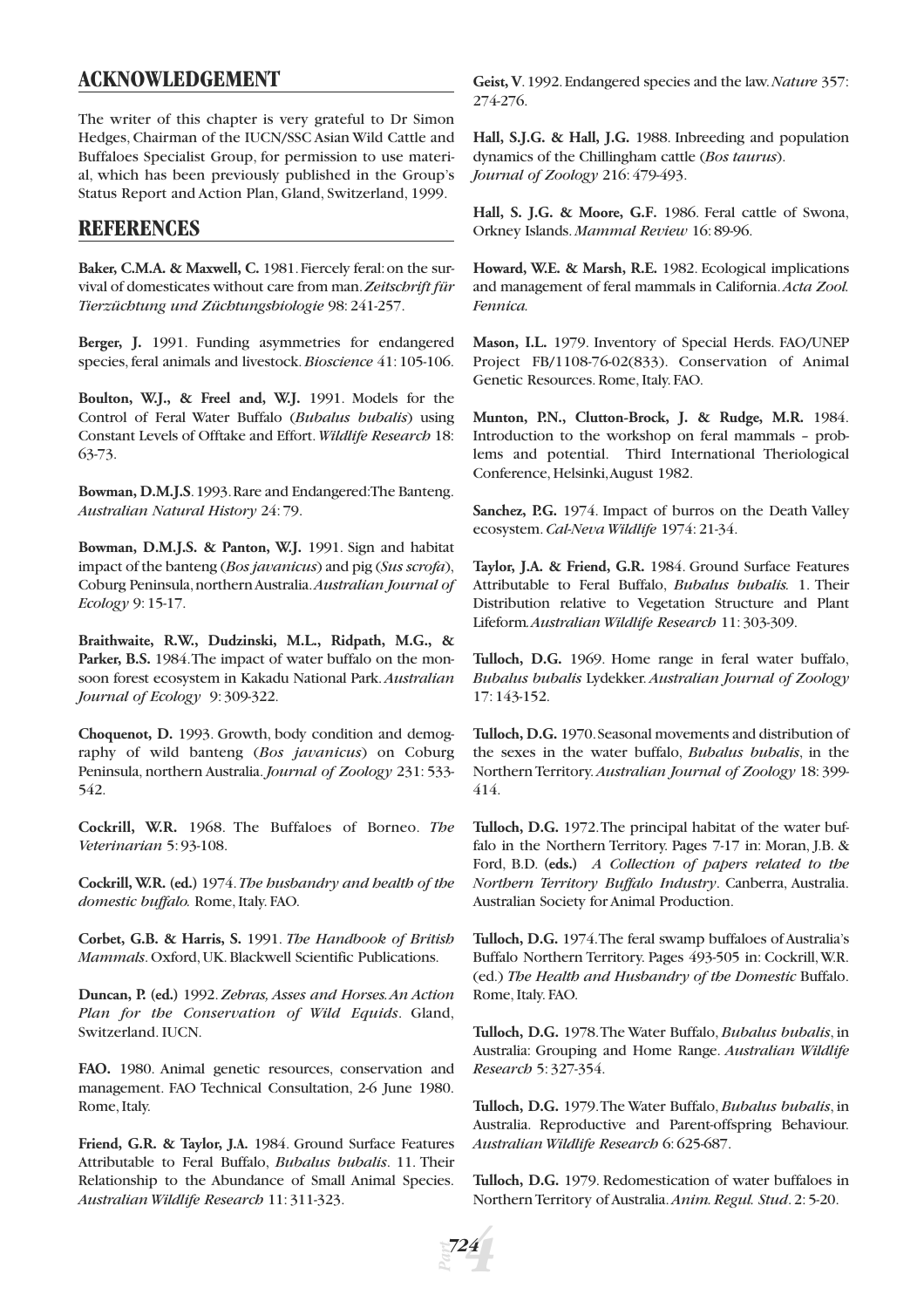**Tulloch, D.G.** 1984. Reproduction in feral water buffalo. *Proc.10th.Int.Congr.Anim.Reprod.Artif. Insem.Vol.1V, X1V*. p. 10-16. Univ.of Illinois, Urbana.

**Tulloch, D.G. & Cellier, K.M.** 1986. Grazing behaviour of feral buffaloes on a native pasture in the northern portion of the Northern Territory.*Australian Wildlife Research* 13: 433-439.

**Tulloch, D.G & Grassia, A.** 1981.A study of reproduction in water buffalo in the Northern Territory of Australia. *Australian Wildlife Research* 8: 335-348.

**Tulloch, D.G. & Litchfield, R.T.** 1981. Wallow for Buffalo. *Australian Wildlife Research* 8: 555-565.

**Animal and Plant Health Inspection Service.** 1995.Wild pigs: hidden danger for farmers and hunters. *Agriculture Information Bulletin* No:620.United States Department of Agriculture.Washington, United States of America. 7pp.

**Van Vuren, D. & Hedrick, P.W.** 1989. Genetic Conservation in Feral Populations of Livestock. *Conservation Biology* 3: 312-317.

**Wood, G.W. & Barrett, R.H.** 1979.Status of wild pigs in the United States.*Wildlife Society Bulletin* 7: 237-246.

**Woodford, M.H.** 1979.Assistance in the capturing of wild buffaloes for animal draught purposes. Technical Cooperation Programme, Sri Lanka. Rome, Italy. FAO.